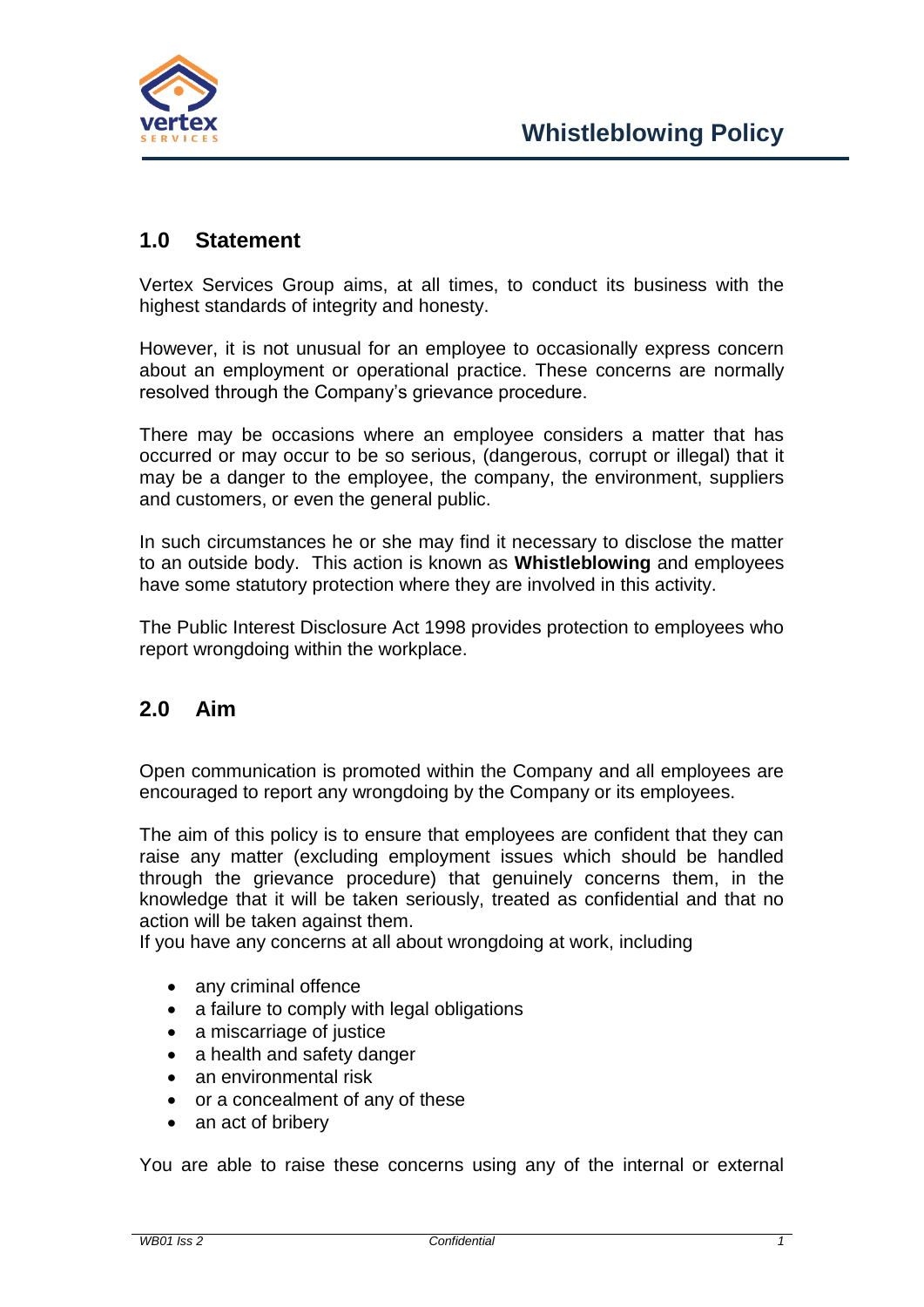

reporting options detailed below

## **3.0 Internal Reporting Options**

Where an employee has a concern about any malpractice or wrongdoing, he or she can raise the matter immediately with their direct **line manager**. This can be done orally or in writing.

The **line manager** will investigate the matter that has been raised, and where appropriate take any corrective actions, and feedback any relevant outcomes to the individual raising the issue. This will, hopefully, conclude the matter.

Where the employee does not find the outcome to the matter satisfactory; or where the individual considers the matter to be of such magnitude; he or she considers it inappropriate to raise the matter with his or her line manager; he or she should raise the matter with a more **senior manager**. This can be done orally or in writing.

The senior manager will investigate the matter that has been raised, and where appropriate take any corrective actions, and feedback any relevant outcomes to the individual raising the issue. This will, hopefully, conclude the matter.

Where the employee does not find the outcome to the matter satisfactory; or where the individual considers the issue to be of such magnitude; he or she considers it inappropriate to raise the matter with a senior manager; he or she should raise the matter with the **Director.** This can be done orally or in writing.

The **Director** will investigate the matter that has been raised, and where appropriate take any corrective actions, and feedback any relevant outcomes to the individual raising the issue. This will, hopefully, conclude the matter.

In all cases the designated person to whom the matter has been reported to will treat the issue as completely confidential and will not report it to anyone within the Company unless the individual reporting the matter agrees. During investigations every effort will be made to preserve the anonymity of the employee raising the concern.

The designated person may of course raise any matter they feel to be significant to the Managing Director during the investigation.

In all cases the designated person to whom the matter is reported to will advise the individual raising the matter within 5 days of who has been appointed to head up the investigation and whether further information is